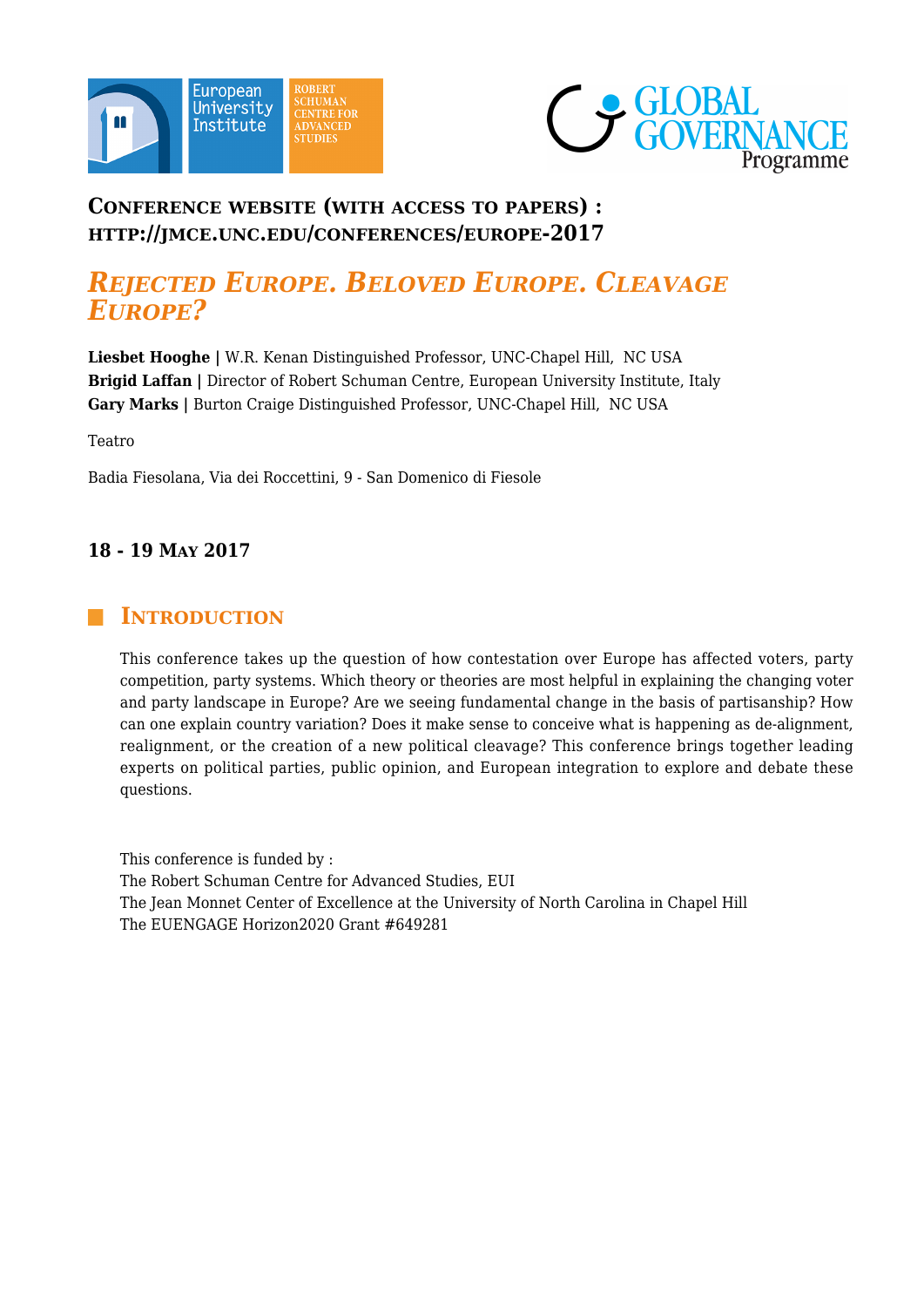# **PROGRAMME**

| <b>18 MAY</b>   |                                                                                                                                                  |
|-----------------|--------------------------------------------------------------------------------------------------------------------------------------------------|
| $09.00 - 09.15$ | Introduction                                                                                                                                     |
|                 | <b>Brigid Laffan</b>   European University Institute                                                                                             |
| $09.15 - 10.55$ | <b>SESSION I</b><br>A CHANGING PARTY POLITICAL LANDSCAPE                                                                                         |
|                 | Chair<br>Gary Marks   UNC-Chapel Hill                                                                                                            |
|                 | Sara B. Hobolt   London School of Economics<br><b>Catherine de Vries   University of Essex</b>                                                   |
|                 | Challenging the Mainstream                                                                                                                       |
|                 | Discussant<br><b>Robert Rohrschneider   University of Kansas</b>                                                                                 |
|                 | Hanspeter Kriesi   European University Institute<br><b>Swen Hutter   European University Institute</b>                                           |
|                 | The Politicization of European integration and its Location in the National<br><b>Political Space</b>                                            |
|                 | Discussant<br><b>Sarah de Lange   University of Amsterdam</b>                                                                                    |
| $10.55 - 11.15$ | Coffee break                                                                                                                                     |
| $11.15 - 12.55$ | <b>SESSION II</b><br><b>CLEAVAGE EUROPE?</b>                                                                                                     |
|                 | Chair<br>Marco Steenbergen   University of Zurich                                                                                                |
|                 | Gary Marks   UNC-Chapel Hill<br>David Attewell   UNC-Chapel Hill<br>Jan Rovny   Sciences Po<br>Liesbet Hooghe   UNC-Chapel Hill                  |
|                 | Dealignment Meets Cleavage Theory                                                                                                                |
|                 | Discussant<br><b>Wouter van der Brug</b>   University of Amsterdam                                                                               |
|                 | <b>Theresa Kuhn</b>   University of Amsterdam<br><b>Bram Lancee</b>   University of Amsterdam<br><b>Oriane Sarrasin   University of Lausanne</b> |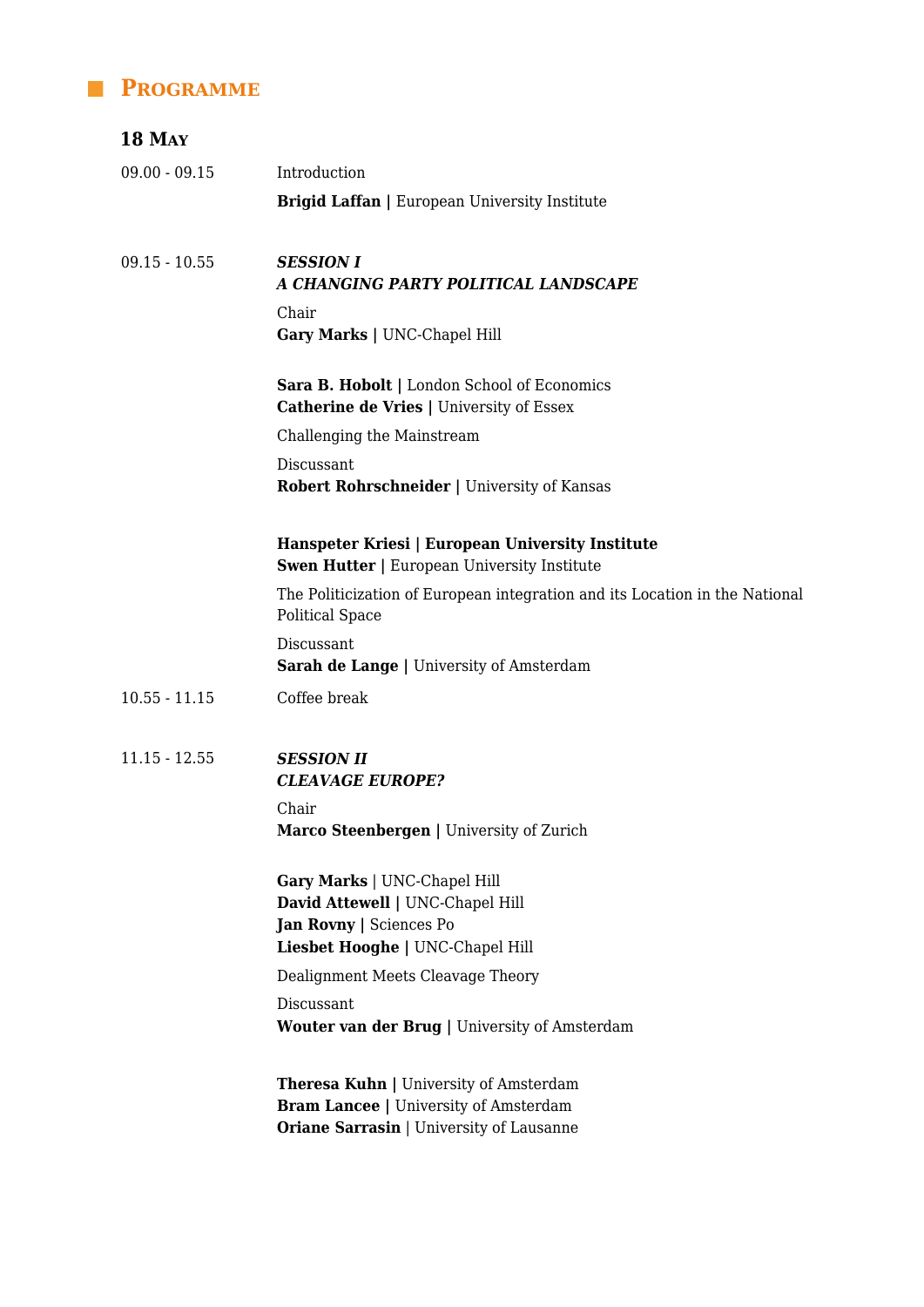|                 | Educational differences in euroscepticism: utilitarianism, values acquired at<br>school or parental socialization?                     |
|-----------------|----------------------------------------------------------------------------------------------------------------------------------------|
|                 | Discussant<br>Simon Bornschier   University of Zurich                                                                                  |
| $12.55 - 14.00$ | Lunch                                                                                                                                  |
| $14.00 - 15.40$ | <b>SESSION III</b><br><b>CONCEPTIONS OF IDENTITY AND THE FUTURE OF EUROPE</b>                                                          |
|                 | Chair<br>Liesbet Hooghe   UNC-Chapel Hill                                                                                              |
|                 | Maurizio Cotta   University of Siena<br>Pierangelo Isernia   University of Siena                                                       |
|                 | Renationalization or further integration in the EU: Attempts to explanation in a<br>context of plural asymmetric crises                |
|                 | Discussant<br>Florian Stöckel   University of Exeter                                                                                   |
|                 | <b>Julian Aichholzer</b>   University of Vienna<br>Sylvia Kritzinger   University of Vienna<br>Carolina Plescia   University of Vienna |
|                 | The Multinationality of Citizens' National Identity and Support for the European<br>Union                                              |
|                 | Discussant<br><b>Theresa Kuhn   University of Amsterdam</b>                                                                            |
| $15.40 - 16.00$ | Coffee break                                                                                                                           |
| $16.00 - 17.40$ | <b>SESSION IV</b><br><b>PARTY POSITIONING ON EU MEMBERSHIP</b>                                                                         |
|                 | Chair<br><b>Brigid Laffan</b>   European University Institute                                                                          |
|                 | <b>Edgar Grande</b>   University of Munich<br>Tobias Schwarzbözl   University of Munich                                                |
|                 | Politicizing Europe in the UK. Dynamics of inter-party competition and intra-<br>party conflict                                        |
|                 | Discussant<br>Sara B. Hobolt   London School of Economics                                                                              |
|                 | Milada Vachudova   UNC-Chapel Hill                                                                                                     |
|                 | Party Positions, EU Leverage and Democratic Backsliding in the Western<br>Balkans and Beyond                                           |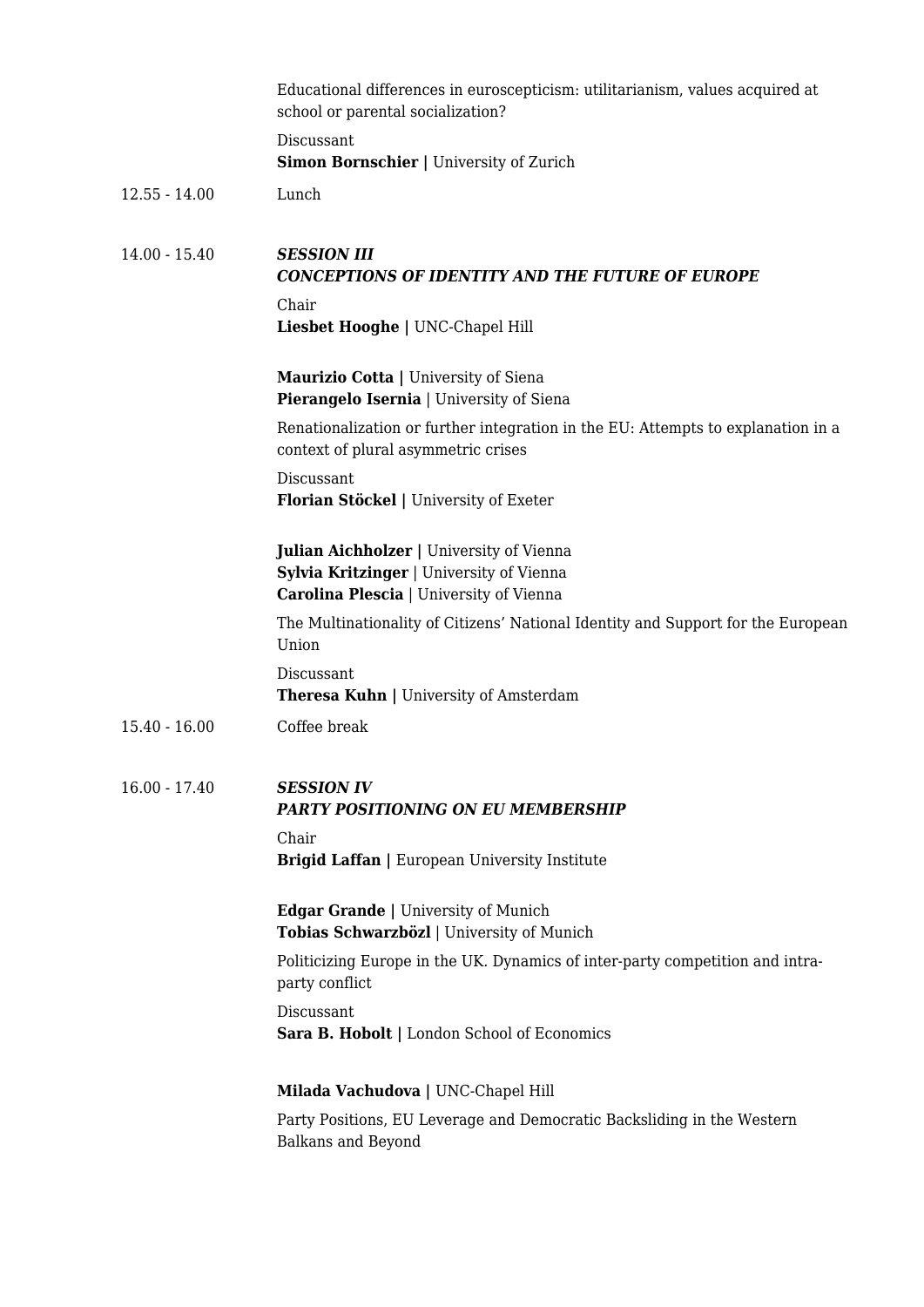|                 | Discussant<br><b>Stephen Whitefield   University of Oxford</b>                                                                                    |  |  |
|-----------------|---------------------------------------------------------------------------------------------------------------------------------------------------|--|--|
| 20.00           | Dinner                                                                                                                                            |  |  |
| <b>19 MAY</b>   |                                                                                                                                                   |  |  |
| $09.00 - 10.40$ | <b>SESSION V</b><br><b>MEASURING AND MANIPULATING EU POLITICIZATION</b>                                                                           |  |  |
|                 | Chair<br>Hermann Schmitt   University of Mannheim                                                                                                 |  |  |
|                 | <b>Ryan Bakker   University of Georgia</b><br><b>Seth Jolly   Syracuse University</b><br>Jonathan Polk   University of Gothenburg                 |  |  |
|                 | Analyzing the Cross-National Comparability of Party Positions on the Social and<br>EU Dimensions in Europe                                        |  |  |
|                 | Discussant<br><b>Sebastian Popa</b>   University of Mannheim                                                                                      |  |  |
|                 | Konstantin Vössing   Humboldt University of Berlin                                                                                                |  |  |
|                 | Talking Back: Policy Justifications and Counter-Justifications                                                                                    |  |  |
|                 | Discussant<br>Marco Steenbergen   University of Zurich                                                                                            |  |  |
| $10.40 - 11.00$ | Coffee break                                                                                                                                      |  |  |
| $11.00 - 12.40$ | <b>SESSION VI</b><br><b>RADICAL PARTIES IN PARLIAMENT</b>                                                                                         |  |  |
|                 | Chair<br>Milada Vachudova   UNC-Chapel Hill                                                                                                       |  |  |
|                 | Sarah de Lange   University of Amsterdam<br>Harmen van der Veer   University of Amsterdam<br><b>Wouter van der Brug</b>   University of Amsterdam |  |  |
|                 | The Radical Right in the European Parliament: Patterns of opposition and<br>cooperation                                                           |  |  |
|                 | Discussant<br><b>Seth Jolly   Syracuse University</b>                                                                                             |  |  |
|                 | <b>Zoe Lefkofridi</b>   University of Salzburg<br>Alexia Katsanidou   GESIS - Leibniz Institute for the Social Sciences                           |  |  |
|                 | Transnational Party Competition? Transnational Political Groups' Positions and<br><b>Ideological Coherence</b>                                    |  |  |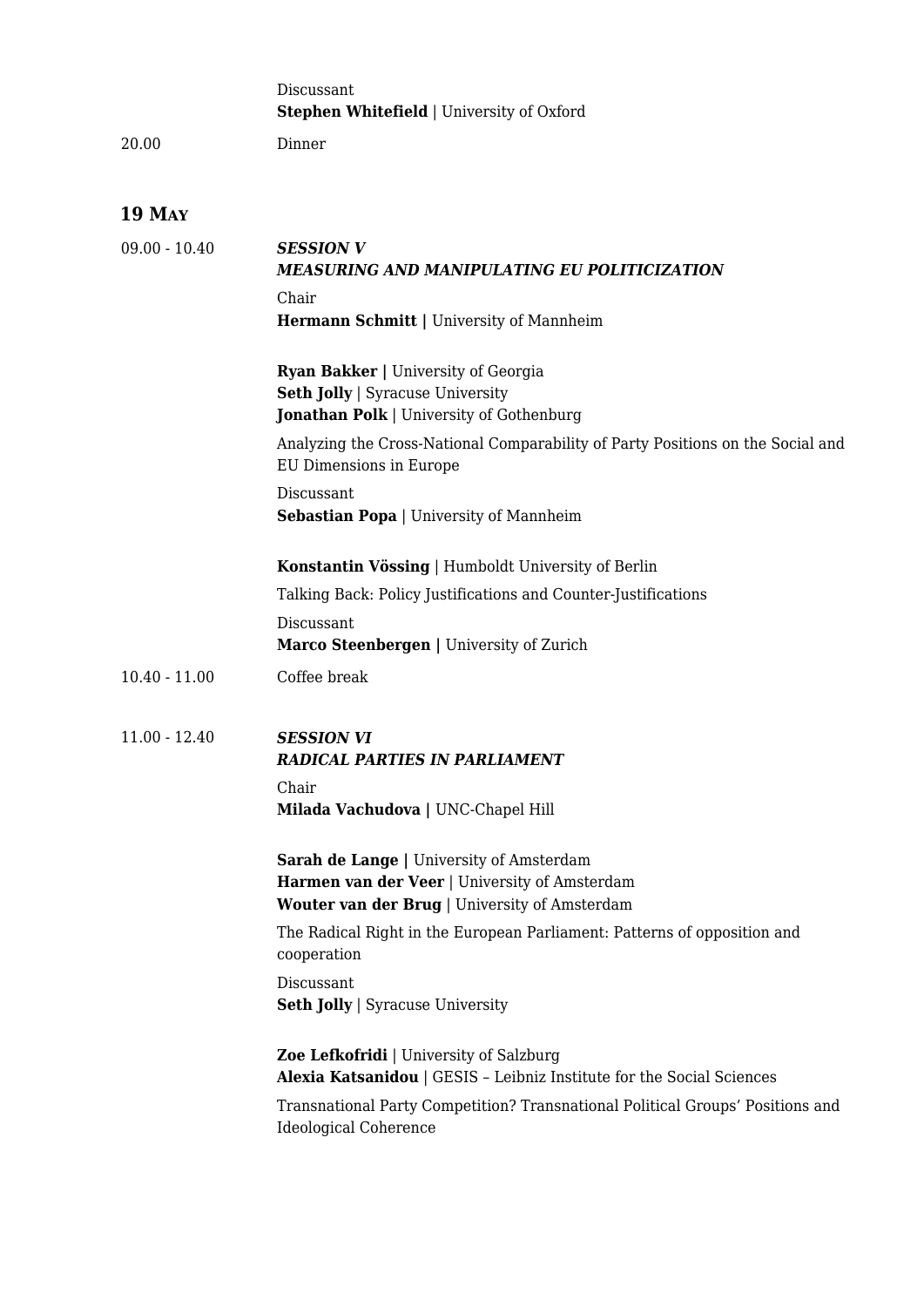|                 | Discussant<br><b>Pierangelo Isernia</b>   University of Siena                                                                                |
|-----------------|----------------------------------------------------------------------------------------------------------------------------------------------|
| $12.40 - 13.40$ | Lunch                                                                                                                                        |
| $13.40 - 16.00$ | <b>SESSION VII</b><br><b>QUO VADIS, EUROPE?</b>                                                                                              |
|                 | Chair<br>Hanspeter Kriesi   European University Institute                                                                                    |
|                 | <b>Hermann Schmitt</b>   University of Mannheim<br>Sebastian Popa   University of Mannheim<br>Daniela Braun   University of Mannheim         |
|                 | Responding to the crisis: Mainstream and Eurosceptic parties of the left and<br>right and their changing position towards the European Union |
|                 | Discussant<br>Jan Rovny   Sciences Po                                                                                                        |
|                 | Hanna Kleider   University of Georgia<br>Florian Stöckel   University of Exeter                                                              |
|                 | Left-wing but Unwilling to Support international redistribution? Explaining<br>public support for Fiscal Transfers in the EU                 |
|                 | Discussant<br>Konstantin Vössing   Humboldt University of Berlin                                                                             |
|                 | <b>Stephen Whitefield   University of Oxford</b><br>Robert Rohrschneider  University of Kansas                                               |
|                 | Reshaping European Party Competition: The Impact of Integration on Left, Right<br>and Centre                                                 |
|                 | Discussant<br><b>Catherine de Vries   University of Essex</b>                                                                                |
| <b>20 MAY</b>   |                                                                                                                                              |
| $09.00 - 14.00$ | Closed CHES meeting in Sala del Capitolo                                                                                                     |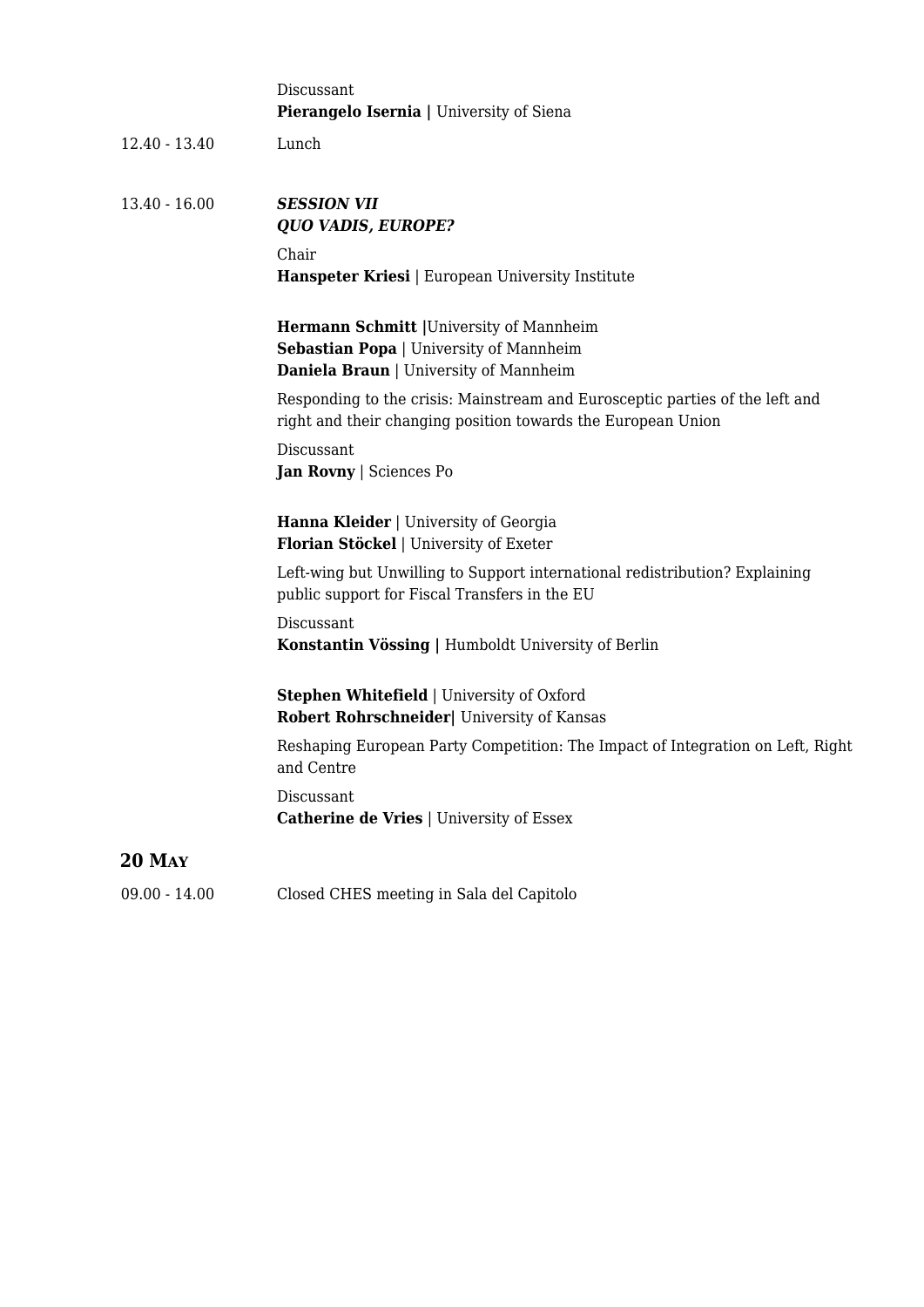#### **PARTICIPANTS**

**David Attewell** University of North Carolina Chapel Hill, United States, dattew@live.unc.edu **Ryan Bakker** University of Georgia, United States, rbakker@uga.edu **Linda Basile** University of Siena, Italy, basile7@unisi.it **Simon Bornschier** University of Zurich, Switzerland, siborn@ipz.uzh.ch **Sarah de Lange** University of Amsterdam, Netherlands, s.l.delange@uva.nl Catherine de Vries **University of Essex**, United Kingdom, catherine.devries@essex.ac.uk **Edgar Grande** University of Munich, Germany, grande@lrz.uni-muenchen.de **Sara Hobolt** London School of Economics, United Kingdom, s.b.hobolt@lse.ac.uk **Liesbet Hooghe** University of North Carolina Chapel Hill, United States, hooghe@unc.edu **Swen Hutter** European University Institute, Italy, swen.hutter@eui.eu **Pierangelo Isernia** University of Siena, Italy, isernia@unisi.it **Seth Jolly** Syracuse University, United States, skjolly@maxwell.syr.edu **Hanna Kleider University of Georgia, United States, hanna.kleider@gmail.com Jelle Koedam** University of North Carolina at Chapel Hill, United States, koedam@unc.edu **Hanspeter Kriesi** European University Institute, Italy, hanspeter.kriesi@eui.eu **Sylvia Kritzinger** University of Vienna, Austria, sylvia.kritzinger@univie.ac.at **Theresa Kuhn** University of Amsterdam, Netherlands, theresa.kuhn@uva.nl **Brigid Laffan** European University Institute, Italy, brigid.laffan@eui.eu **Zoe Lefkofridi** University of Salzburg, Austria, zoe.lefkofridi@sbg.ac.at Gabriele Magni **Magni** University of North Carolina at Chapel Hill, United States, magni@live.unc.edu **Gary Marks** University of North Carolina at Chapel Hill, United States, marks@unc.edu **Jonathan Polk** University of Gothenburg, Sweden, jonathan.polk@gu.se **Sebastian Popa** Mannheim Centre for European Social Research, Germany, sebastian.popa@mzes.uni-mannheim.de **Robert Rohrschneider** University of Kansas, United States, roro@ku.edu **Jan Rovny** Sciences Po, France, jrovny@gmail.com **Hermann Schmitt** Mannheim Centre for European Social Research, Germany, hschmitt@mzes.uni-mannheim.de **Martijn Schoonvelde** Free University Amsterdam, Netherlands, mschoonvelde@gmail.com **Marco Steenbergen** University of Zurich, Switzerland, steenbergen@ipz.uzh.ch **Florian Stöckel** University of Exeter, Germany, florian.stoeckel@gmail.com **Hutter Swen** European University Institute, Italy, swen.hutter@eui.eu **Milada Anna Vachudova** University of North Carolina Chapel Hill, United States, vachudov@email.unc.edu **Wouter van der Brug** University of Amsterdam, Netherlands, W.vanderbrug@uva.nl